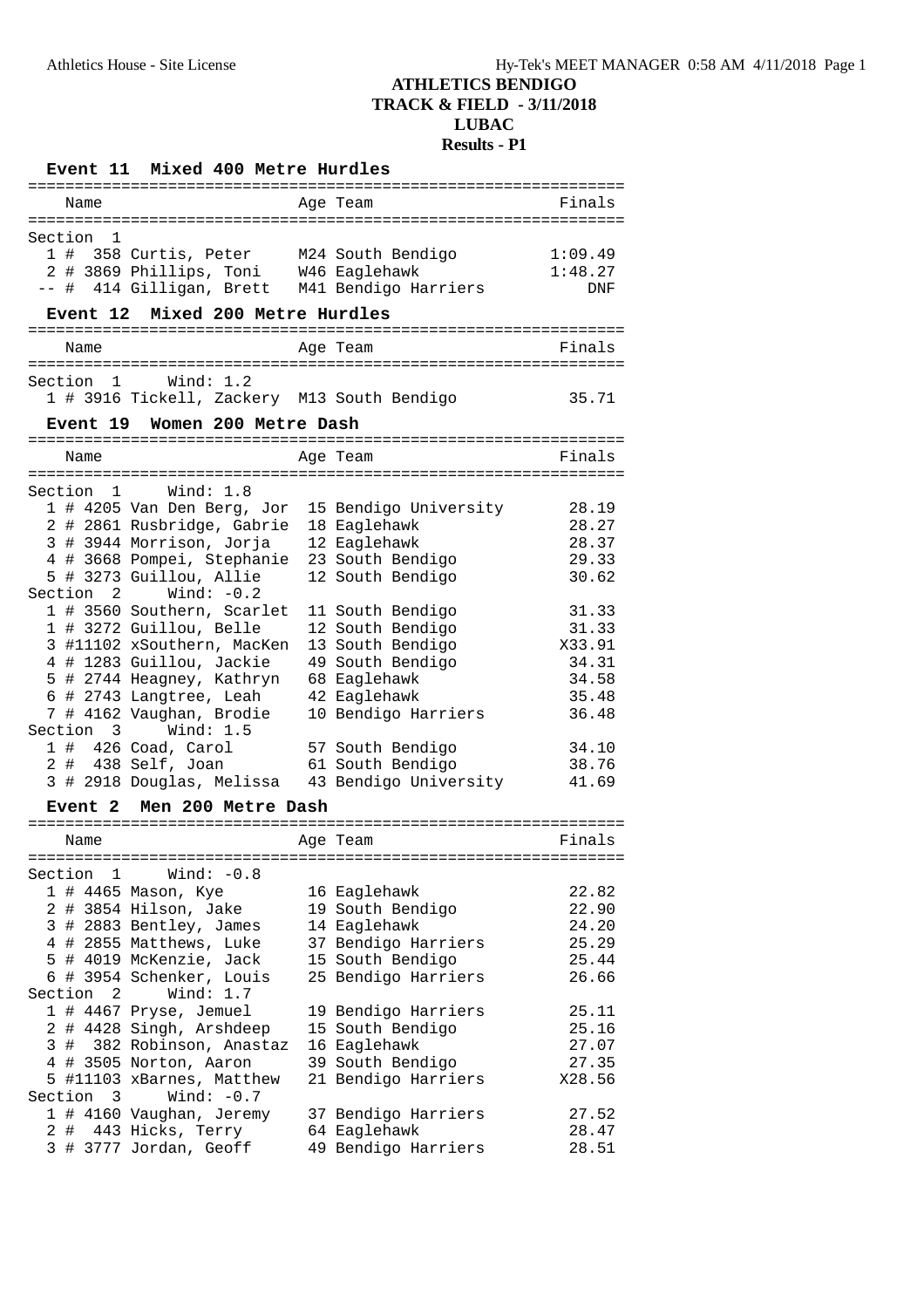|                                               |  |                | Event 2 Men 200 Metre Dash                      |  |                        |          |  |  |  |
|-----------------------------------------------|--|----------------|-------------------------------------------------|--|------------------------|----------|--|--|--|
|                                               |  |                | 4 # 3852 Hilson, Kyle                           |  | 21 South Bendigo       | 29.53    |  |  |  |
|                                               |  |                | 5 # 3071 Douglas, Ross                          |  | 52 Bendigo University  | 30.41    |  |  |  |
|                                               |  |                | 6 # 1007 Browell, Leigh                         |  | 44 South Bendigo       | 30.51    |  |  |  |
|                                               |  | Section 4      | Wind: $-0.9$                                    |  |                        |          |  |  |  |
|                                               |  |                | 1 # 2752 Shaw, Geoff                            |  | 70 Bendigo Harriers    | 31.24    |  |  |  |
|                                               |  |                | 2 # 3791 Shanahan, Kevin                        |  | 62 Eaglehawk           | 33.96    |  |  |  |
|                                               |  |                | 3 # 4179 Ooi, Zachari                           |  | 11 Bendigo Harriers    | 34.80    |  |  |  |
|                                               |  |                | 4 # 2832 Savage, Peter                          |  | 64 Eaglehawk           | 35.92    |  |  |  |
| Mixed 1500 Metre Race Walk<br><b>Event 13</b> |  |                |                                                 |  |                        |          |  |  |  |
|                                               |  | Name           |                                                 |  | Age Team               | Finals   |  |  |  |
|                                               |  |                |                                                 |  |                        |          |  |  |  |
| Section                                       |  | 1              |                                                 |  |                        |          |  |  |  |
|                                               |  |                | 1 # 425 Bryant, Barbara                         |  | W64 Eaglehawk          | 8:40.41  |  |  |  |
|                                               |  |                | 2 # 4161 Vaughan, Maddison W12 Bendigo Harriers |  |                        | 9:10.79  |  |  |  |
|                                               |  |                | 3 # 3778 Watson, John                           |  | M68 Bendigo Harriers   | 11:53.78 |  |  |  |
|                                               |  |                | 4 # 2831 Ennor, Wendy                           |  | W61 Eaglehawk          | 12:14.58 |  |  |  |
|                                               |  |                | 5 # 2915 Major, Geoffrey M82 Eaglehawk          |  |                        | 12:55.74 |  |  |  |
|                                               |  |                |                                                 |  |                        |          |  |  |  |
|                                               |  | <b>Event 4</b> | Mixed 800 Metre Run                             |  |                        |          |  |  |  |
|                                               |  | Name           |                                                 |  | Age Team               | Finals   |  |  |  |
|                                               |  |                |                                                 |  |                        |          |  |  |  |
|                                               |  |                | 1 # 3854 Hilson, Jake                           |  | M19 South Bendigo      | 2:04.94  |  |  |  |
|                                               |  |                | 2 # 1315 Everett, Isaac                         |  | M19 Bendigo Harriers   | 2:16.26  |  |  |  |
|                                               |  |                | 3 # 2855 Matthews, Luke                         |  | M37 Bendigo Harriers   | 2:18.12  |  |  |  |
| Section                                       |  | 2              |                                                 |  |                        |          |  |  |  |
|                                               |  |                | 1 # 4428 Singh, Arshdeep                        |  | M15 South Bendigo      | 2:22.19  |  |  |  |
|                                               |  |                | 2 # 3916 Tickell, Zackery                       |  | M13 South Bendigo      | 2:23.15  |  |  |  |
|                                               |  |                | 3 # 2466 Chisholm, David                        |  | M50 Eaglehawk          | 2:23.31  |  |  |  |
|                                               |  |                | 4 # 2861 Rusbridge, Gabrie W18 Eaglehawk        |  |                        | 2:26.88  |  |  |  |
|                                               |  |                | 5 # 3505 Norton, Aaron                          |  | M39 South Bendigo      | 2:31.15  |  |  |  |
| Section                                       |  | 3              |                                                 |  |                        |          |  |  |  |
|                                               |  |                | 1 # 358 Curtis, Peter                           |  | M24 South Bendigo      | 2:22.75  |  |  |  |
|                                               |  |                | 2 # 1063 Cowell, Peter                          |  | M55 Bendigo Harriers   | 2:31.44  |  |  |  |
|                                               |  |                | 3 # 4160 Vaughan, Jeremy                        |  | M37 Bendigo Harriers   | 2:32.44  |  |  |  |
|                                               |  |                | 4 # 3853 Hilson, Gregory                        |  | M49 South Bendigo      | 2:32.54  |  |  |  |
|                                               |  |                | 5 # 3668 Pompei, Stephanie W23 South Bendigo    |  |                        | 2:36.08  |  |  |  |
|                                               |  |                | 6 # 1007 Browell, Leigh                         |  | M44 South Bendigo      | 2:37.51  |  |  |  |
| Section                                       |  | 4              |                                                 |  |                        |          |  |  |  |
|                                               |  |                | 1 # 2837 Wellard, Ian                           |  | M50 Bendigo Harriers   | 2:40.86  |  |  |  |
|                                               |  |                | 2 # 3560 Southern, Scarlet W11 South Bendigo    |  |                        | 2:41.88  |  |  |  |
|                                               |  |                | 3 # 2752 Shaw, Geoff                            |  | M70 Bendigo Harriers   | 2:49.19  |  |  |  |
|                                               |  |                | 4 # 2961 Fullerton, Keely W13 Eaglehawk         |  |                        | 2:58.00  |  |  |  |
| Section                                       |  | 5              |                                                 |  |                        |          |  |  |  |
|                                               |  |                | 1 # 4200 Fear, Tanner                           |  | M11 Bendigo University | 2:57.41  |  |  |  |
|                                               |  |                | 2 # 321 Buckley, Anne                           |  | W51 Bendigo Harriers   | 2:59.03  |  |  |  |
|                                               |  |                | 3 # 4199 Cartner, Abbey                         |  | W10 Bendigo University | 3:03.45  |  |  |  |
|                                               |  |                | 4 # 4314 Cartner, Alison                        |  | W46 Bendigo University | 3:04.18  |  |  |  |
|                                               |  |                | 5 # 4201 Fear, Jazlin                           |  | W15 Bendigo University | 3:13.04  |  |  |  |
|                                               |  |                | 6 # 2918 Douglas, Melissa                       |  | W43 Bendigo University | 3:16.93  |  |  |  |
| Section 6                                     |  |                |                                                 |  |                        |          |  |  |  |
|                                               |  |                | 1 # 3791 Shanahan, Kevin                        |  | M62 Eaglehawk          | 3:00.22  |  |  |  |
|                                               |  |                | 2 # 2444 Kirne, Debby                           |  | W53 South Bendigo      | 3:02.24  |  |  |  |
|                                               |  |                | 3 # 4131 Justice, John                          |  | M81 South Bendigo      | 3:12.11  |  |  |  |
|                                               |  |                | 4 # 1283 Guillou, Jackie                        |  | W49 South Bendigo      | 3:28.40  |  |  |  |
|                                               |  |                | 5 #11102 xSouthern, MacKen W13 South Bendigo    |  |                        | X3:29.63 |  |  |  |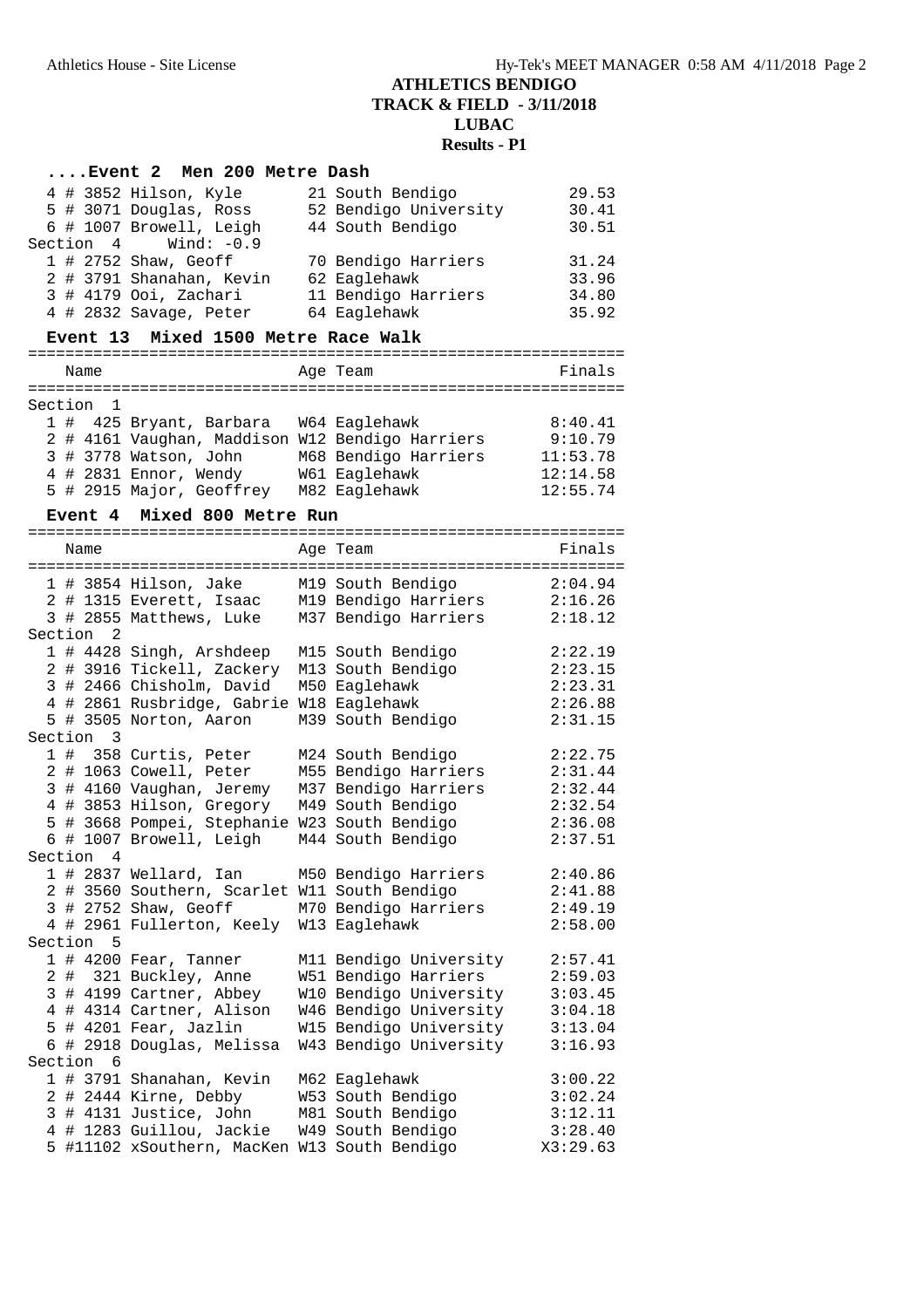# **Event 18 Women 100 Metre Dash**

|                           |  | Name      |                                                 |  | Age Team                                     | Finals               |  |  |  |  |
|---------------------------|--|-----------|-------------------------------------------------|--|----------------------------------------------|----------------------|--|--|--|--|
|                           |  |           |                                                 |  |                                              |                      |  |  |  |  |
| Wind: $-3.4$<br>Section 1 |  |           |                                                 |  |                                              |                      |  |  |  |  |
|                           |  |           | 1 # 4205 Van Den Berg, Jor                      |  | 15 Bendigo University                        | 13.95                |  |  |  |  |
|                           |  |           | 2 # 4087 Brits, Nyah                            |  | 14 Bendigo Harriers                          | 14.03                |  |  |  |  |
|                           |  |           | 3 # 3944 Morrison, Jorja                        |  | 12 Eaglehawk                                 | 14.12                |  |  |  |  |
|                           |  |           | 4 # 408 Palmer, Poppy                           |  | 13 Eaglehawk                                 | 14.24                |  |  |  |  |
|                           |  |           | 5 # 340 Snyder, Denise                          |  | 26 Eaglehawk                                 | 14.31                |  |  |  |  |
|                           |  |           | 6 # 2861 Rusbridge, Gabrie                      |  | 18 Eaglehawk                                 | 14.37                |  |  |  |  |
|                           |  |           | Section $2$ Wind: $-2.0$                        |  |                                              |                      |  |  |  |  |
|                           |  |           |                                                 |  |                                              |                      |  |  |  |  |
|                           |  |           | 1 # 1725 Sullivan, Eliza                        |  | 14 South Bendigo                             | 14.61                |  |  |  |  |
|                           |  |           | 2 # 3273 Guillou, Allie                         |  | 12 South Bendigo                             | 15.04                |  |  |  |  |
|                           |  |           | 3 # 4178 Anderson, Emily                        |  | 12 Bendigo Harriers                          | 15.52                |  |  |  |  |
|                           |  |           | 4 # 3272 Guillou, Belle                         |  | 12 South Bendigo                             | 15.88                |  |  |  |  |
|                           |  |           | Section $3$ Wind: $-0.3$                        |  |                                              |                      |  |  |  |  |
|                           |  |           | 1 # 4314 Cartner, Alison                        |  | 46 Bendigo University                        | 16.27                |  |  |  |  |
|                           |  |           | 2 # 426 Coad, Carol                             |  | 57 South Bendigo                             | 16.45                |  |  |  |  |
|                           |  |           | 3 # 2744 Heagney, Kathryn                       |  | 68 Eaglehawk                                 | 16.48                |  |  |  |  |
|                           |  |           | 4 # 1283 Guillou, Jackie                        |  | 49 South Bendigo                             | 16.70                |  |  |  |  |
|                           |  | Section 4 | Wind: $-0.3$                                    |  |                                              |                      |  |  |  |  |
|                           |  |           | 1 #11102 xSouthern, MacKen                      |  | 13 South Bendigo                             | X16.87               |  |  |  |  |
|                           |  |           | 2 #11101 xBryce, Madison                        |  | 18 South Bendigo                             | X17.19               |  |  |  |  |
|                           |  |           | 3 # 4519 Fear, Tammy                            |  | 45 Bendigo University                        | 17.41                |  |  |  |  |
|                           |  |           | 4 # 438 Self, Joan                              |  |                                              |                      |  |  |  |  |
|                           |  |           |                                                 |  | 61 South Bendigo                             | 17.61                |  |  |  |  |
|                           |  |           | 5 # 1724 Sullivan, Carolyn 47 South Bendigo     |  |                                              | 20.44                |  |  |  |  |
|                           |  |           | Event 1 Men 100 Metre Dash                      |  |                                              |                      |  |  |  |  |
|                           |  |           |                                                 |  |                                              |                      |  |  |  |  |
|                           |  |           |                                                 |  |                                              |                      |  |  |  |  |
|                           |  | Name      |                                                 |  | Age Team                                     | Finals               |  |  |  |  |
|                           |  |           |                                                 |  |                                              |                      |  |  |  |  |
|                           |  |           | Section 1 Wind: NWI                             |  |                                              |                      |  |  |  |  |
|                           |  |           |                                                 |  |                                              | 11.36                |  |  |  |  |
|                           |  |           | 1 # 4465 Mason, Kye                             |  | 16 Eaglehawk                                 |                      |  |  |  |  |
|                           |  |           | 2 # 2883 Bentley, James                         |  | 14 Eaglehawk                                 | 12.19                |  |  |  |  |
|                           |  |           | 3 # 4019 McKenzie, Jack                         |  | 15 South Bendigo                             | 12.37                |  |  |  |  |
|                           |  |           | 4 # 3954 Schenker, Louis                        |  | 25 Bendigo Harriers                          | 13.25                |  |  |  |  |
| Section                   |  |           | 2 $Wind: -0.7$                                  |  |                                              |                      |  |  |  |  |
|                           |  |           | 1 # 4467 Pryse, Jemuel                          |  | 19 Bendigo Harriers                          | 12.19                |  |  |  |  |
|                           |  |           | 2 # 4552 Seebah, Kenan 15 Eaglehawk             |  |                                              | 12.59                |  |  |  |  |
|                           |  |           | 3 # 4428 Singh, Arshdeep 15 South Bendigo       |  |                                              | 12.73                |  |  |  |  |
|                           |  |           | 4 # 382 Robinson, Anastaz                       |  | 16 Eaglehawk                                 | 13.27                |  |  |  |  |
|                           |  |           | 5 # 4160 Vaughan, Jeremy                        |  | 37 Bendigo Harriers                          | 13.65                |  |  |  |  |
|                           |  | Section 3 | Wind: $-3.6$                                    |  |                                              |                      |  |  |  |  |
|                           |  |           | 1 # 443 Hicks, Terry                            |  | 64 Eaglehawk                                 | 14.21                |  |  |  |  |
|                           |  |           | 2 # 3916 Tickell, Zackery 13 South Bendigo      |  |                                              | 14.34                |  |  |  |  |
|                           |  |           | 3 # 3071 Douglas, Ross                          |  | 52 Bendigo University                        | 14.86                |  |  |  |  |
|                           |  |           | 4 # 1007 Browell, Leigh                         |  | 44 South Bendigo                             | 14.93                |  |  |  |  |
|                           |  |           | 5 # 2832 Savage, Peter                          |  | 64 Eaglehawk                                 | 17.05                |  |  |  |  |
|                           |  |           |                                                 |  |                                              |                      |  |  |  |  |
|                           |  | Event 6   | Mixed 3000 Metre Run                            |  |                                              |                      |  |  |  |  |
|                           |  | Name      |                                                 |  | Age Team                                     | Finals               |  |  |  |  |
|                           |  |           |                                                 |  |                                              |                      |  |  |  |  |
|                           |  | Section 1 |                                                 |  |                                              |                      |  |  |  |  |
|                           |  |           | 1 # 1315 Everett, Isaac                         |  | M19 Bendigo Harriers                         | 10:58.54             |  |  |  |  |
|                           |  |           |                                                 |  |                                              |                      |  |  |  |  |
|                           |  |           | 2 # 2837 Wellard, Ian                           |  | M50 Bendigo Harriers                         | 11:25.88             |  |  |  |  |
|                           |  |           | 3 # 1063 Cowell, Peter<br>4 # 321 Buckley, Anne |  | M55 Bendigo Harriers<br>W51 Bendigo Harriers | 11:36.35<br>12:37.67 |  |  |  |  |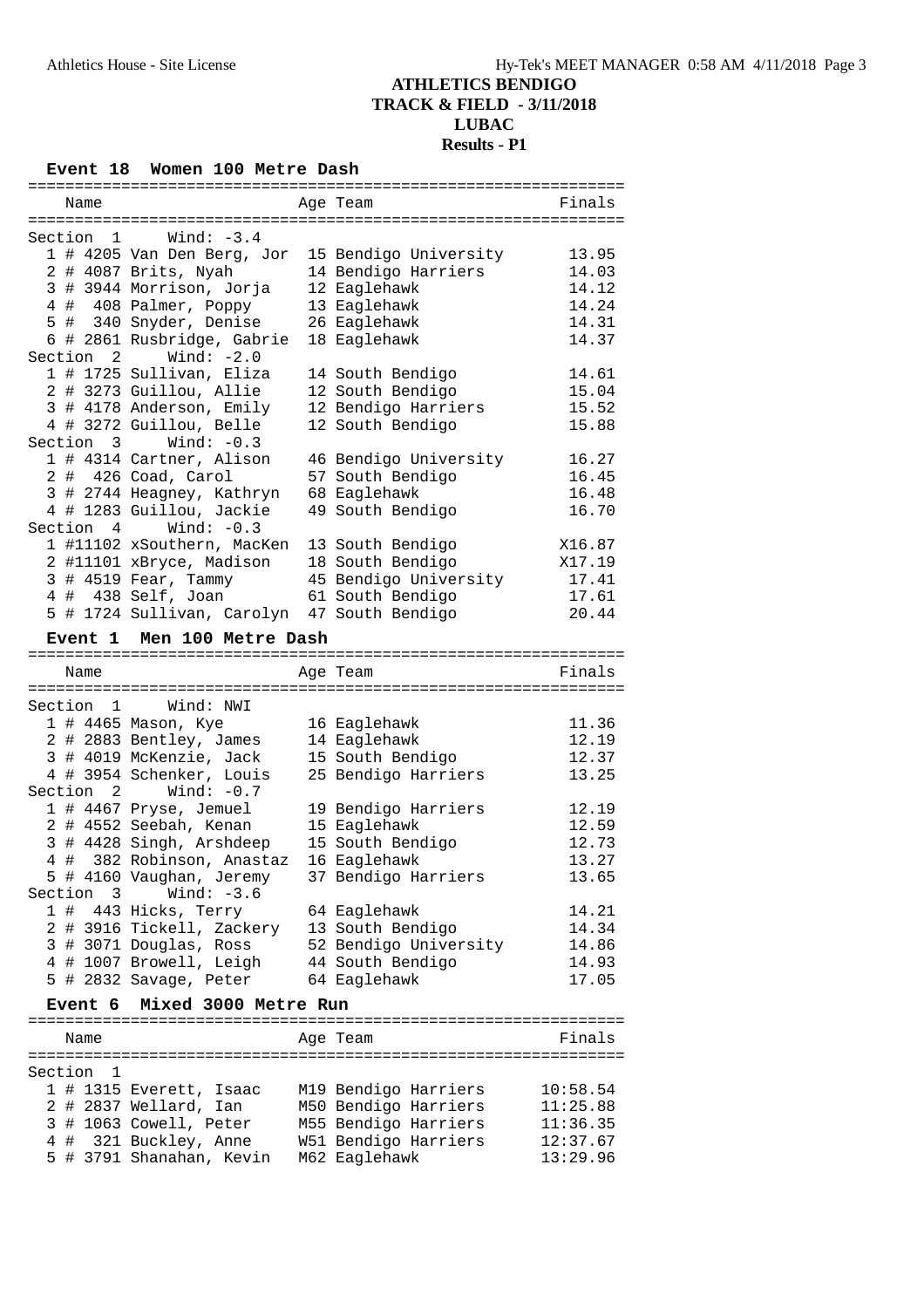| Event 6 Mixed 3000 Metre Run                                                                                                                                         |                        |                   |
|----------------------------------------------------------------------------------------------------------------------------------------------------------------------|------------------------|-------------------|
| 6 # 2444 Kirne, Debby M53 South Bendigo 13:34.90<br>7 # 4314 Cartner, Alison M46 Bendigo University 14:04.82                                                         |                        |                   |
|                                                                                                                                                                      |                        |                   |
| Event 22 Mixed Hammer Throw                                                                                                                                          |                        |                   |
| Name                                                                                                                                                                 | Age Team               | Finals            |
| Flight 1                                                                                                                                                             |                        |                   |
| 1 # 377 Graham, Olivia W18 Eaglehawk                                                                                                                                 |                        | 45.19m            |
| 2 # 324 Graham, Craig M53 Eaglehawk                                                                                                                                  |                        | 33.41m            |
|                                                                                                                                                                      |                        | 25.43m            |
| 3 # 4153 Barr, Sharon     W57 Bendigo Harriers<br>4 # 2466 Chisholm, David   M50 Eaglehawk<br>5 # 2565 Webletter                                                     |                        | 24.25m            |
|                                                                                                                                                                      |                        | 19.80m            |
| 5 # 3505 Norton, David M39 South Bendigo<br>6 # 2832 Savage, Peter M39 South Bendigo<br>7 # 3869 Dhilling M54 M64 Eaglehawk<br>7 # 3869 Phillips, Toni W46 Eaglehawk |                        | 17.64m            |
| -- # 3777 Jordan, Geoff M49 Bendigo Harriers                                                                                                                         |                        | 12.06m<br>FOUL    |
| Event 24 Mixed High Jump                                                                                                                                             |                        |                   |
|                                                                                                                                                                      |                        |                   |
| FLIGHT 1 @ 1:30PM STARTING HEIGHT 1.40m                                                                                                                              |                        |                   |
| FLIGHT 2 @ 2:15PM STARTING HEIGHT 1.20m                                                                                                                              |                        |                   |
| FLIGHT 3 @ 3:15PM STARTING HEIGHT 0.80m<br>Name                                                                                                                      | Age Team               | Finals            |
|                                                                                                                                                                      |                        |                   |
| 1 # 340 Snyder, Denise W26 Eaglehawk<br>2 # 4019 McKenzie, Jack M15 South Bendigo                                                                                    |                        | 1.70m             |
| 3 # 3853 Hilson, Gregory M49 South Bendigo                                                                                                                           |                        | 1.60m<br>1.50m    |
| Flight 2                                                                                                                                                             |                        |                   |
| 1 # 2752 Shaw, Geoff M70 Bendigo Harriers                                                                                                                            |                        | 1.42m             |
| 2 # 2466 Chisholm, David M50 Eaglehawk                                                                                                                               |                        | 1.35m             |
| 3 # 3777 Jordan, Geoff M49 Bendigo Harriers                                                                                                                          |                        | 1.30 <sub>m</sub> |
| Flight 3                                                                                                                                                             |                        |                   |
| 1 # 3560 Southern, Scarlet W11 South Bendigo<br>2 # 2961 Fullerton, Keely W13 Eaglehawk                                                                              |                        | 1.30m<br>1.25m    |
| 3 # 3071 Douglas, Ross M52 Bendigo University 1.20m                                                                                                                  |                        |                   |
| 4 # 4179 Ooi, Zachari M11 Bendigo Harriers                                                                                                                           |                        | 1.15m             |
| 5 # 438 Self, Joan W61 South Bendigo                                                                                                                                 |                        | 1.05m             |
| Event 29 Mixed Triple Jump                                                                                                                                           |                        |                   |
|                                                                                                                                                                      |                        |                   |
| FLIGHT 1 @ 1:30PM<br>FLIGHT 2 @ 2:15PM                                                                                                                               |                        |                   |
| FLIGHT 3 @ 3:15PM                                                                                                                                                    |                        |                   |
| Name                                                                                                                                                                 | Age Team               | Finals<br>Wind    |
|                                                                                                                                                                      |                        |                   |
| Flight<br>ı<br>1 # 4160 Vaughan, Jeremy                                                                                                                              | M37 Bendigo Harriers   | 9.94m<br>$-0.8$   |
| 2 # 2752 Shaw, Geoff                                                                                                                                                 | M70 Bendigo Harriers   | 9.47m<br>0.5      |
| 3 # 3777 Jordan, Geoff                                                                                                                                               | M49 Bendigo Harriers   | 8.86m<br>$+0.0$   |
| 4 # 2961 Fullerton, Keely W13 Eaglehawk                                                                                                                              |                        | 8.02m<br>$-0.2$   |
| 5 # 3869 Phillips, Toni                                                                                                                                              | W46 Eaglehawk          | 7.67m<br>0.2      |
| $6$ # 438 Self, Joan                                                                                                                                                 | W61 South Bendigo      | 0.7<br>7.44m      |
| 7 # 4519 Fear, Tammy                                                                                                                                                 | W45 Bendigo University | 7.22m<br>$+0.0$   |
| 8 # 2743 Langtree, Leah                                                                                                                                              | W42 Eaglehawk          | 7.11m<br>0.7      |
| 9 # 4179 Ooi, Zachari                                                                                                                                                | M11 Bendigo Harriers   | 6.70m<br>$-0.1$   |
| 2<br>Flight<br>1#<br>340 Snyder, Denise                                                                                                                              | W26 Eaglehawk          | 10.97m<br>$+0.0$  |
| 2 # 3916 Tickell, Zackery M13 South Bendigo                                                                                                                          |                        | 9.83m<br>2.3      |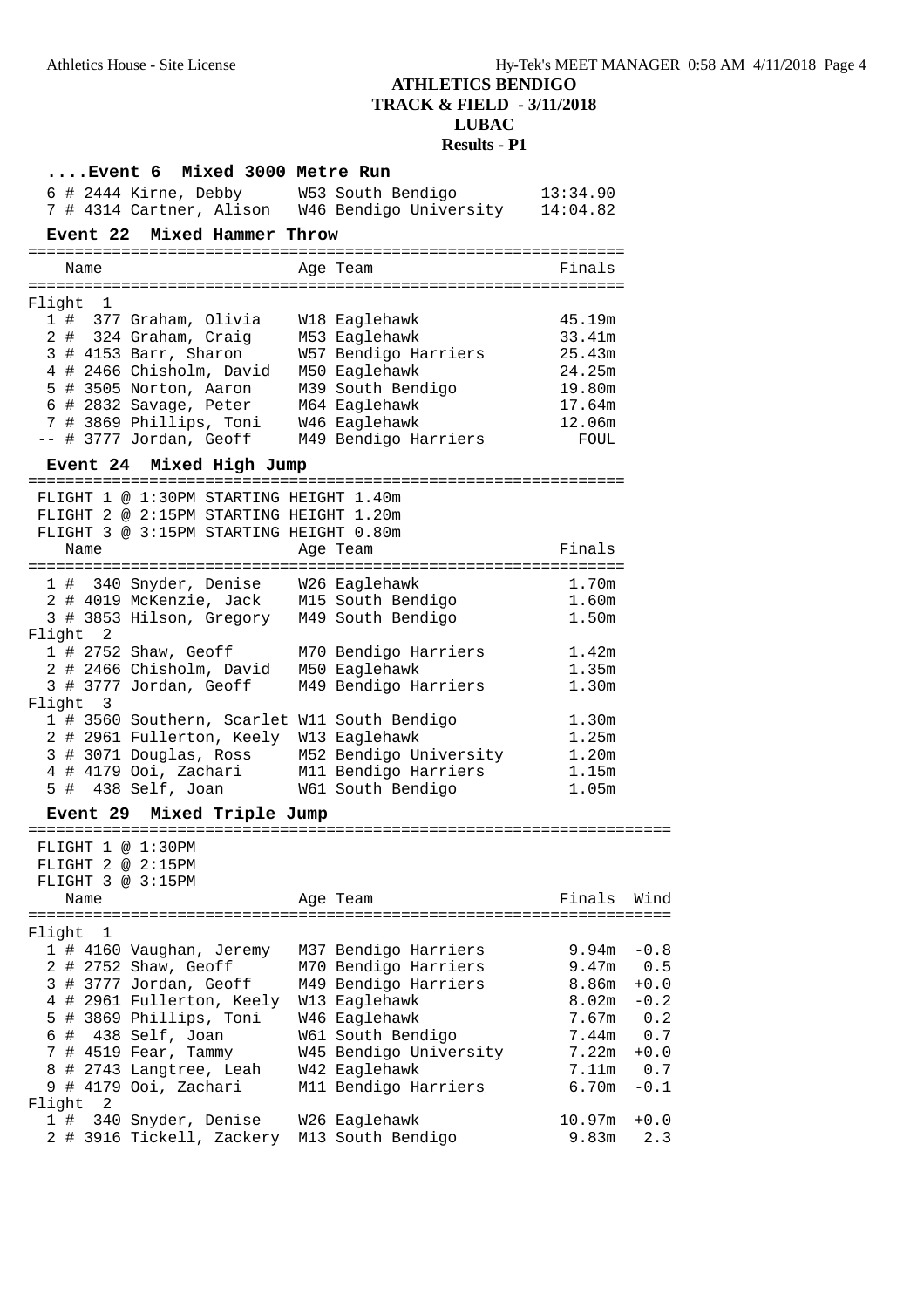#### **....Event 29 Mixed Triple Jump**

|  |          | 3 # 1725 Sullivan, Eliza                        | W14 South Bendigo      | 9.48m | 1.6    |
|--|----------|-------------------------------------------------|------------------------|-------|--------|
|  |          | 4 # 408 Palmer, Poppy                           | W13 Eaglehawk          | 9.43m | 2.5    |
|  |          | 5 # 3944 Morrison, Jorja                        | W12 Eaglehawk          | 9.42m | 2.0    |
|  |          | 6 # 4178 Anderson, Emily                        | W12 Bendigo Harriers   | 9.34m | 1.2    |
|  |          | 7 # 426 Coad, Carol                             | W57 South Bendigo      | 7.44m | 0.1    |
|  | Flight 3 |                                                 |                        |       |        |
|  |          | $1$ # 4087 Brits, Nyah                          | W14 Bendigo Harriers   | 8.83m | 1.2    |
|  |          | 2 # 3273 Guillou, Allie                         | W12 South Bendigo      | 8.64m | 3.0    |
|  |          | 3 # 3272 Guillou, Belle                         | W12 South Bendigo      | 8.02m | 0.6    |
|  |          | 4 # 443 Hicks, Terry                            | M64 Eaglehawk          | 7.98m | 0.3    |
|  |          | $5$ # 4201 Fear, Jazlin                         | W15 Bendigo University | 7.89m | $+0.0$ |
|  |          | $6$ # 4200 Fear, Tanner                         | M11 Bendigo University | 7.58m | 1.4    |
|  |          | 7 # 4161 Vaughan, Maddison W12 Bendigo Harriers |                        | 690m  | $+0$ 0 |

 7 # 4161 Vaughan, Maddison W12 Bendigo Harriers 6.90m +0.0 **Event 28 Mixed Shot Put** ================================================================ FLIGHT 1 - CIRCLE 1 FLIGHT 2 - CIRCLE 2 Name **Age Team** Age Team **Finals** ================================================================ Flight 1 1 # 4467 Pryse, Jemuel M19 Bendigo Harriers 11.62m 2 # 374 Cooper, MacKenzie M18 Bendigo Harriers 11.37m 9.821 # 2883 Bentley, Jemuel M19 Bendigo Harriers 11.62m<br>
3 # 2883 Bentley, James M14 Eaglehawk 11.22m<br>
4 # 4088 Cooper, Bailey M20 Bendigo Harriers 9.82m 4 # 4088 Cooper, Bailey M20 Bendigo Harriers 9.82m 5 # 408 Palmer, Poppy W13 Eaglehawk 9.35m 6 # 443 Hicks, Terry M64 Eaglehawk 9.16m 7 # 2466 Chisholm, David M50 Eaglehawk 8.63m 8 # 3421 Robinson, Tiahna W14 Bendigo Harriers 8.27m 9 # 2832 Savage, Peter M64 Eaglehawk 7.35m 10 # 3071 Douglas, Ross M52 Bendigo University 7.00m 11 # 3869 Phillips, Toni W46 Eaglehawk 6.82m Flight 2 light 2<br>1 # 382 Robinson, Anastaz W16 Eaglehawk 9.68m<br>2 # 438 Self, Joan W61 South Bendigo 7.02m 2 # 438 Self, Joan W61 South Bendigo 7.02m 3 # 4522 Seymour, Belinda W39 Bendigo Harriers 6.66m 4 # 4111 Webb, Kyle M17 Bendigo Harriers 6.59m 5 # 3420 Robinson, Amanda W38 Bendigo Harriers 6.42m 6 # 2961 Fullerton, Keely W13 Eaglehawk 6.40m 7 # 426 Coad, Carol W57 South Bendigo 6.23m 8 # 1724 Sullivan, Carolyn W47 South Bendigo 5.86m 9 # 4131 Justice, John M81 South Bendigo 5.76m 10 # 425 Bryant, Barbara W64 Eaglehawk 5.20m 11 # 2831 Ennor, Wendy W61 Eaglehawk 4.66m 12 #11101 xBryce, Madison W18 South Bendigo X4.59m **Event 23 Mixed Discus Throw** ================================================================ FLIGHT 1 @ 2:15PM FLIGHT 2 @ 3:15PM Name **Age Team** Age Team Finals ================================================================ Flight 1 1 # 4467 Pryse, Jemuel M19 Bendigo Harriers 36.36m

 2 # 443 Hicks, Terry M64 Eaglehawk 32.80m 3 # 4088 Cooper, Bailey M20 Bendigo Harriers 26.04m 4 # 374 Cooper, MacKenzie M18 Bendigo Harriers 25.98m 5 # 3954 Schenker, Louis M25 Bendigo Harriers 25.35m